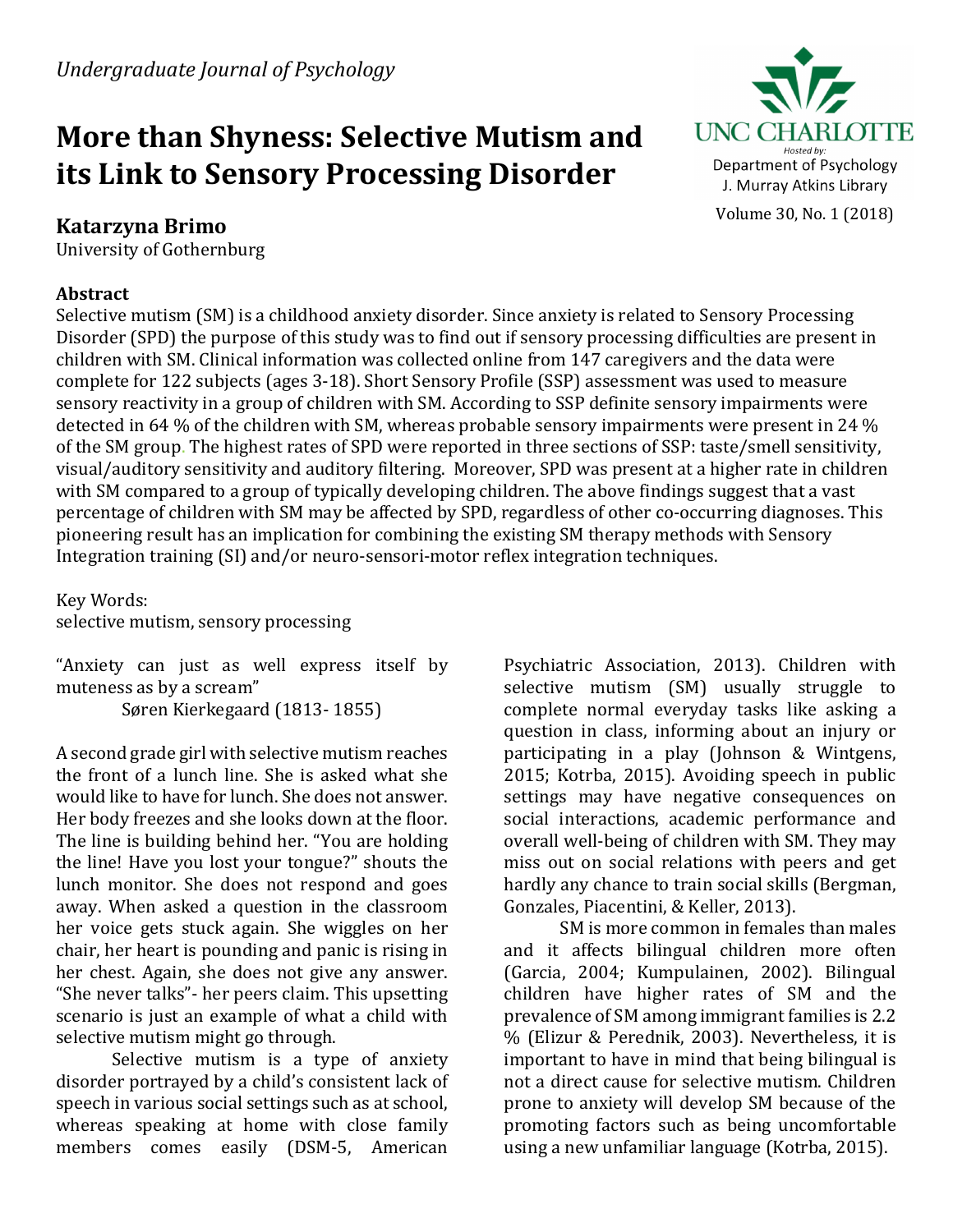Taking into consideration the fact that SM can be gauged on an anxiety scale, it is worth to mention that elevated anxiety levels correlate with sensory processing dysfunction (Engel-Yeger & Dunn, 2001; Heller, 2003; Johnson, 1975; Royeen et al., 1991). According to Kranowitz (1998) feelings of anxiety may be triggered by sensory processing dysfunction, causing withdrawal and muteness. Interestingly, recent findings indicate that approximately 75% of children with SM have difficulties in sensory processing, specifically in auditory area which can have a negative impact on their ability to talk (Muchnik et al., 2013). Furthermore, the sense of smell, called olfactory sensory perception was also studied in relation to anxiety mechanisms. Results showed a relationship between hypersensitivity to unpleasant odors and raised anxiety levels (Krusemark & Li, 2012). Sensory processing difficulties and its connection to anxiety have been mostly examined in children with Autism Spectrum Disorder (ASD; Kirby, Dickie & Baranek, 2015; Tomchek & Dunn, 2007) and Attention Deficit Hyperactivity Disorder (ADHD; Reynolds & Lane, 2009).

According to current findings there is very little evidence whether dysfunction in sensory processing is related to SM. With respect to those missing pieces of evidence, I investigated in the present study the relationship between SM and Sensory Processing Disorder (SPD). Confirming the existence of sensory processing impairments in children with SM would give a significant implication for revising and possibly complementing current SM therapy methods. At present, a combination of behavioral techniques, family therapy, play therapy, audio/video self modelling and in certain cases pharmacotherapy are among the most common approaches for treating children with SM (Bergman, et al., 2013; Oerbeck, Stein, Wentzel-Larsen, Langsrud & Kristensen, 2014). SM therapies are usually slow and it may take many months or years until the child starts talking in different social settings. However, a new multimodal therapy called Social Communication Anxiety Treatment (S-CAT) has recently been tested showing very promising results in a short time of application (Klein, Armstrong, Skira, Gordon, 2016). Treatment for

SM is recommended to be administered in environments where symptoms are present, such as in schools. The pedagogical efforts and support from teachers seem to be a crucial factor for the successful therapy (Oerbeck, et al., 2014).

SM is present on the social anxiety spectrum and it may co-exist with diagnoses like obsessive compulsive disorder, depression, speech impairments or autism spectrum disorders (Wong, 2010). Black and Uhde  $(1995)$ proposed that SM is as a variant of social phobia which manifests itself in excessive social anxiety symptoms. Currently this idea is being scientifically tested and mixed results have been obtained so far. Most of the children with SM enjoy social interplay as long as a verbal response is not expected. In contrast, children with social phobia tend to avoid all types of social contacts, both verbal and nonverbal (Yeganeh, Beidel, Turner, Pina, & Silverman, 2003). Like other psychiatric disorders SM symptoms can vary from mild to severe. The Selective Mutism Information and Research Association (SMIRA) proposes that children with SM can be divided into "high profile SM sufferers" and "low profile SM sufferers". High profile sufferers do not communicate verbally in school settings, though they are sometimes able to talk to selected peers. Low profile sufferers, on the other hand might sometimes answer in a low voice to selected teachers and peers but their anxiety sustains, making them too anxious to initiate verbal contact. Children with low SM profile can be mistakenly perceived as extremely shy, which in turn lowers their chances to receive professional help. The earlier the intervention is made the bigger the chances are for successful treatment (Bergman, et al., 2013).

The link between anxiety and sensory processing was also proposed by Ayres (1972). Ayres (1972) presented a theory of Sensory Integration (SI), which became a pillar upon which later theories were developed. SI is both a theory and a treatment method for sensory dysfunction used by occupational therapists around the world. SI theory assumes that human brain organizes all sensory impressions from various senses like sight, hearing, touch, smell, taste, vestibular (balance) and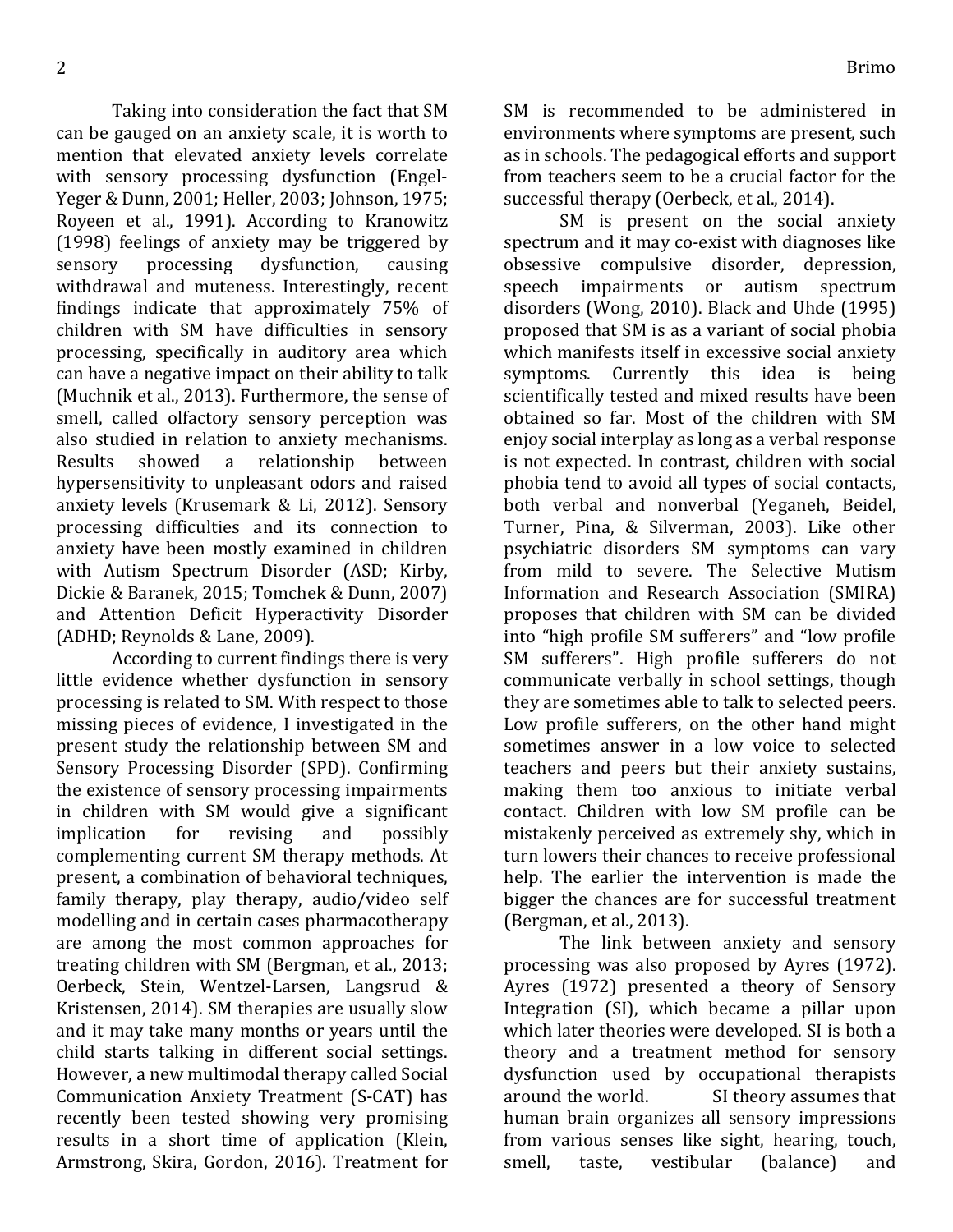proprioceptive (muscle and joints). When sensory impressions are well coordinated the brain creates meaningful perceptions, thus enabling learning and behavior. A neurological dysfunction called Sensory Processing Disorder (SPD) may impair the brains ability to receive and react to information from various senses (Dunn, 2001; Miller, Anzalone, Lane, Cermak, & Osten, 2007). According to Ayres (1972) a dysfunction in modulation of sensory impressions may in turn lead to anxiety and distractibility. Ayres compared SPD to neurological "traffic jam" that can affect one sense at a time or it may affect multiple senses simultaneously (Ayres, 1983).

Research suggest that as many as one in every sixth child could be affected by sensory problems, which in turn have a negative impact on everyday life functions (Ben-Sasson, Carter, Briggs-Gowan, 2009). Principally, SPD affects children's self-esteem but it can also affect their social participation, movement and learning abilities (Cosbey, Johnston & Dunn, 2010). Children with SPD may be very intelligent and appear fine at first, but observations over time reveal that they can also be withdrawn, aggressive, clumsy and fearful. Individuals affected with SPD may benefit from Sensory Integration Therapy  $(SIT)$ , where they are exposed to rich sensory stimuli during therapy sessions. Apart from vision and hearing SIT also regulates tactile, vestibular and proprioceptive senses. SIT uses sensory techniques in order to stimulate the nervous system to create new synaptic connections. Eventually, improvements in the nervous system may reduce problem behaviors and ease the learning process (Baranek, 2002; Kranowitz, 1998). A longitudinal study indicated that children with learning difficulties who received sensory integration therapy over a period of two years showed significant improvement in both neurophysiological development and learning capacity (Reynolds & Reynolds, 2010).

According to Dunn's model (1997) of sensory processing, sensory profiles are strictly connected to the neurological thresholds (high and low) and strategies of self-regulation (active or passive). Individuals with low thresholds notice the input quickly, while individuals with

high thresholds need much stronger sensory input to notice a change (Dunn, 1997). A low sensory threshold is common in hypersensitivity and a high sensory threshold is characteristic of hyposensitivity (Caminha & Lampreia, 2012). Sensory Modulation Disorder (SMD) as a common category of SPD includes three different types of sensory profiles: "hypersensitive/overresponsive, hyposensitive/under-responsive and sensory craving" (Miller et al., 2007; Perez-Robles, Doval, Jane, Caldeira da Silva, Papoilla, Virella, 2012). Whereas some persons with SPD over-respond to stimulation like touch, sound, light or food, others may under-respond showing hardly any reaction to stimulation, even if it is extreme (Dunn, 2009). Previous studies show that people with hypersensitivity to tactile stimuli display raised levels of anxiety (Ayres, 1983; Royeen & Lane, 1991; Wilbarger, 1995). Moreover, it has been emphasized that hypersensitiveness could trigger stress and anxiety reactions even in emotionally stable environments (Heller, 2003). Sensory Based Motor Disorder (SBMD) is the other important category of SPD that may involve poor balance, low muscle tone, clumsiness and difficulty using both sides of the body at the same time. In addition, those affected with SBMD show deficits in gross, fine and oral-motor skills which make daily activities like dressing or washing difficult and imprecise. Those motor deficits could be applied, apart from SIT by sensorimotor therapy (SMT; Niklasson, 2013) that showed to be effective with specific sensory and motor issues. SMT concentrates on integrating the inhibited postnatal developmental reflexes known as primitive reflexes. Ayres (1973) concluded that maturity of the nervous system depends to some extend on primitive reflexes integration. Another promising therapy that balances sensory motor dysfunction is a neurosensorimotor reflex integration program (MNRI; Masgutova, Akhmatova, Sadowska, Shackleford & Akhmatov, 2016).

As mentioned above, dysfunctional sensory responsiveness, especially in the auditory area has been linked to numerous mental health disorders; and anxiety is one of them. Additionally, research suggested that a part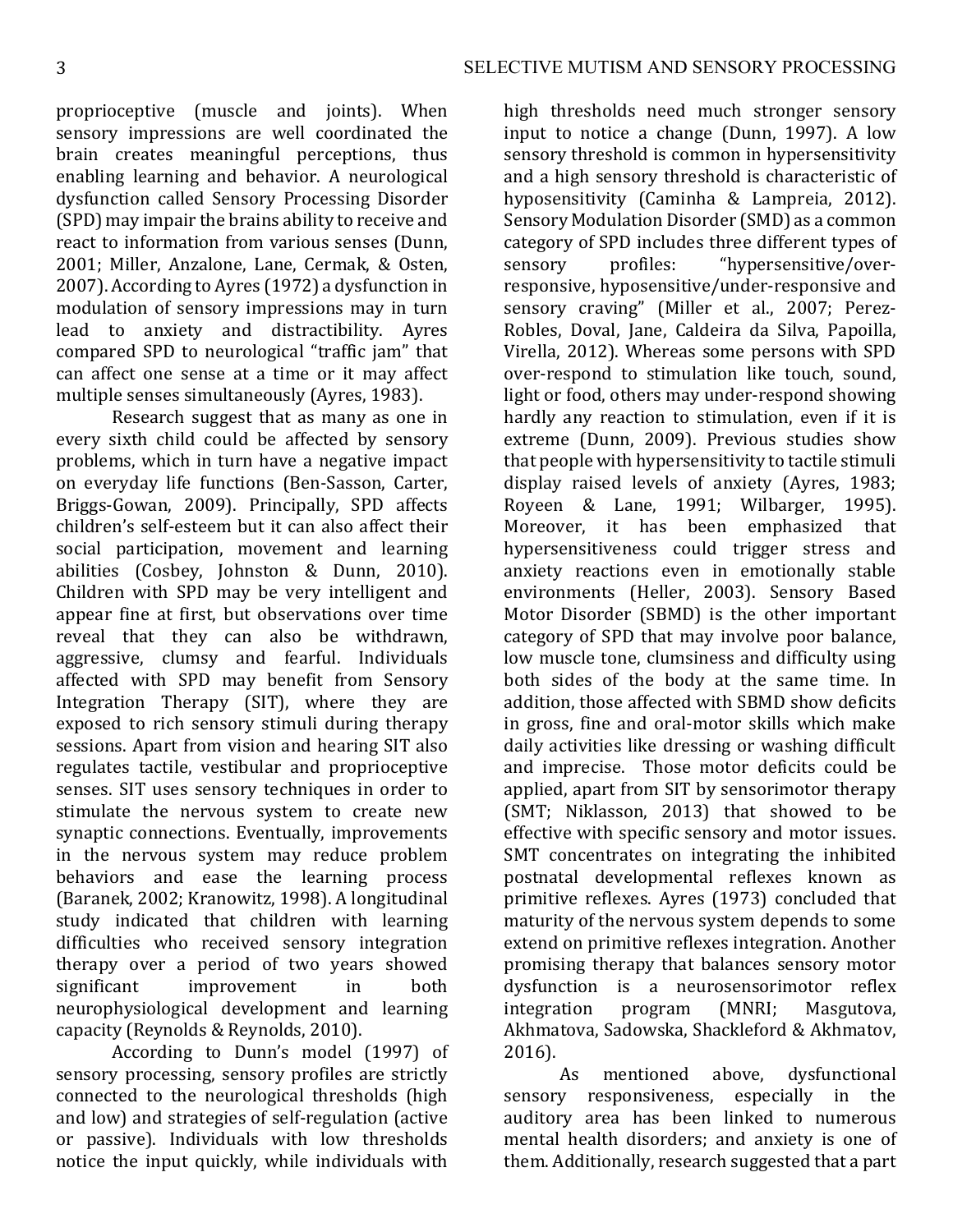of the auditory system in children with SM does not function in the usual way, making the person overstimulated by its own voice, thus causing withdrawal from social interactions (Arie et al., 2007; Muchnik et al., 2013). SPD and its relation to anxiety has previously mostly been studied in children with ASD and ADHD (Adamson, O'Hare & Graham, 2006; Caminha & Lampreia, 2012; Tomchek and Dunn, 2007; Shulamite & Ben-Sasson, 2010). The aim of this study is to find out whether children with SM are affected by SPD. Within the present study, three hypotheses are addressed: 1. Sensory Processing Disorder (SPD) is present in children with Selective Mutism. 2. SPD prevalence in children with SM can be related to the existence of other comorbid diagnoses. 3. The more dysfunction in sensory processing the more severe the SM symptoms are.

#### **Method**

#### **Participants**

Data were collected online from 147 caregivers to children with SM. The inclusion criteria for the study were to have children and teenagers officially diagnosed with SM at minimum age of three years. The SM group consisted of 70%  $(n = 85)$  girls and 30%  $(n = 100)$ 37) boys, mean age 6.65. Participating families came from the United States  $(n = 45)$ , Australia ( $n = 24$ ), England ( $n = 38$ ), and other countries ( $n = 15$ ). Among all the children in the SM sample 33% were reported to have comorbid diagnoses, including ASD. Twenty five out of 147 surveys were excluded from statistical analysis. Twelve children did not fulfill the inclusion criteria and 13 surveys were not completed in all SSP sections, thus 122 surveys were analyzed. The difference in sensory responding between children with SM and neurologically typical children was analyzed with help of a sample presenting a group of typically developing children  $(n = 221)$ , mean age 4.29, taken from a study on sensory processing in autistic children (Tomchek & Dunn, 2007).

#### **Measure**

The survey consisted of an online questionnaire divided in 2 sections. The first section included 9 questions about demographics, the severity of SM symptoms, coexisting diagnoses and the therapy length (Appendix). Severity of SM was measured on a Likert scale from 1 to 4 (1 = mild symptoms,  $4 =$ severe symptoms). Each level of SM severity was defined by a description of how verbal the child was in different environments such as at home, school and public places. The second section included a Short Sensory Profile (SSP) clinical assessment tool. The SSP is a standardized caregiver questionnaire report that identifies the possible presence of sensory difficulties. It was created from a longer version, called Sensory Profile (SP). According to Tomchek and Dunn (2007) the discriminate validity of the SSP is approximately 95 % in identifying children with and without difficulties in sensory processing. SSP items are scored on a 1 to 5 point Likert scale and caregivers report the percentage of time their children are engaged in certain behaviors. Items (e.g. "my child reacts emotionally or aggressively to touch", "withdraws from splashing water" or "holds hands over ears to protect from sound") have five possible response options: always -100% of a time, frequently -  $75%$  of the time, occasionally - 50 % of the time, seldom - 25 % of the time or never  $-0\%$  of a time. SSP has a high screening value and it takes approximately 10 minutes to fill in. The SSP caregiver report is divided in 7 measure sections: Tactile Sensitivity (7 items), Taste/Smell Sensitivity (4 items), Movement Sensitivity (3 items), Underresponsive/ Seeks Sensation (7 items), Auditory Filtering (6 items), Low Energy/Weak (6 items), and Visual/Auditory Sensitivity (5 items). The seven measure sections of SSP assessment tool were treated in this study as separate index variables after averaging the ratings of the respective items in each section. Cronbach's alpha coefficients for all seven index variables ranged between .84 and .95. A total SPD index variable was created averaging difficulties in all sensory areas.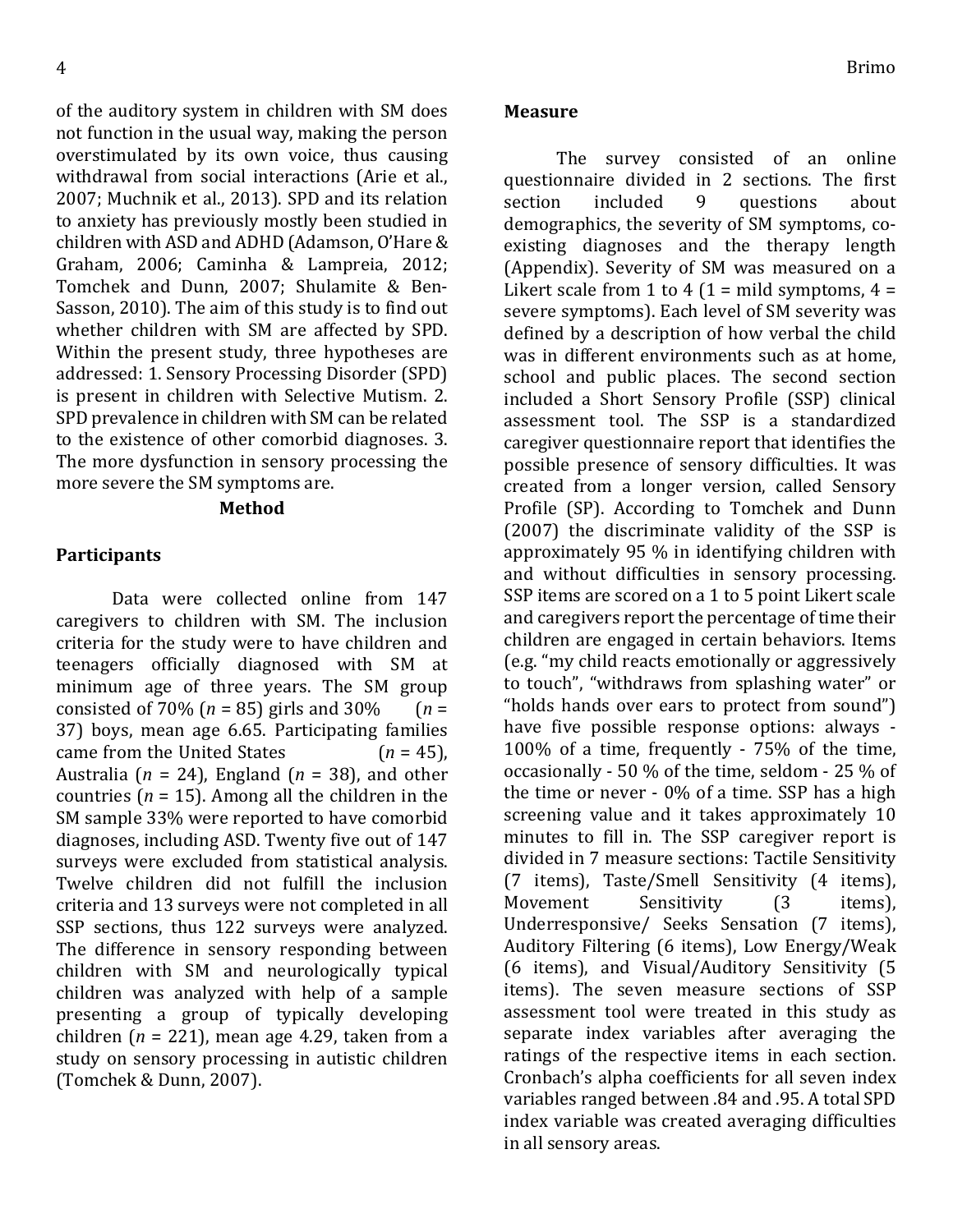#### **Procedure**

The survey was created in Qualtrics online survey software (Qualtrics Software Solutions). A link to the survey together with an invitation letter was published in three closed social media groups with approximately 8500 members from different parts of the world. Members in those social media groups were mostly parents and caregivers to children with SM. The link to the survey was active for a period of three weeks. After gathering data the survey was closed and all data was exported to IBM SPSS Statistics Data Editor Version 24 for Windows.

#### **Results**

To test whether sensory processing impairments are present in children with SM, performance rates on each SSP section were counted according to the key score. SSP classification for sensory problems calculates the scores falling more than 1 standard deviation from the mean as a probable sensory dysfunction, whereas scores greater than 2 standard deviations from the mean indicate definite deficits in sensory processing (Tomchek & Dunn, 2007). The results showed that  $64\%$  ( $n = 78$ ) of the studied children with SM were definitely affected by SPD in comparison with  $3\%$  ( $n = 7$ ) of the children from a typically developing group (Tomchek & Dunn, 2007). Probable sensory dysfunction was detected in 16 % ( $n = 44$ ) of the children with SM and in 14  $\frac{1}{2}$  (n = 31) of the typically developing children. Summing up definite and probable sensory dysfunction gave an indication of SPD presence in 80  $\frac{1}{0}$  (*n* = 89) of the children from the studied SM sample (Table 1). As shown in Table 1 the highest rates of SPD were reported for taste/smell sensitivity (61%, *n*  $= 74$ ), visual/ auditory sensitivity  $(62\%, n = 76)$ and auditory filtering  $(68\%, n = 83)$ .

A Chi-square goodness of fit test was performed to compare the proportion of SPD presence in a SM sample with the proportion of SPD in a typical group of children without any diagnoses obtained from a previous study (Tomchek & Dunn, 2007). Figure 1 presents the group comparison, which showed that there was

a significant difference in the proportion of SPD prevalence in the current  $SM$  sample  $(80\%)$ compared with 17% that was obtained in a typical group from a previous study,  $\chi^2$  (1, *N* = 122) =  $346.75, p < .05$ .

To test whether SPD prevalence in children with SM is related to other co-occurring diagnoses, an independent samples t-test was conducted on the SM group with and without cooccurring diagnosis. The result showed no significant difference in SPD rates between children with SM only  $(M = 2.55, SD = .70)$  and those who had other diagnoses in addition to SM  $(M = 2.69, SD = .84; t(120) = 1.034, p = .303$ . The magnitude of the differences between the means was small (eta-squared  $= .008$ ).

To test the third hypothesis that there is a relationship between the severity of SM and the intensity of sensory processing difficulties a Spearman Rank Order Correlation test was used. A non-parametric correlation test was chosen because both variables were measured on a Likert scale. Spearman Rank Order Correlation test indicated no significant relationship between the severity of SM ranked 1-4 and the presence of SPD symptoms ranked 1-5, ( $rs = .073$ ).



*Figure 1*. Presence of SPD in percent – comparison between SM group and a typical group (Tomchek & Dunn, 2007).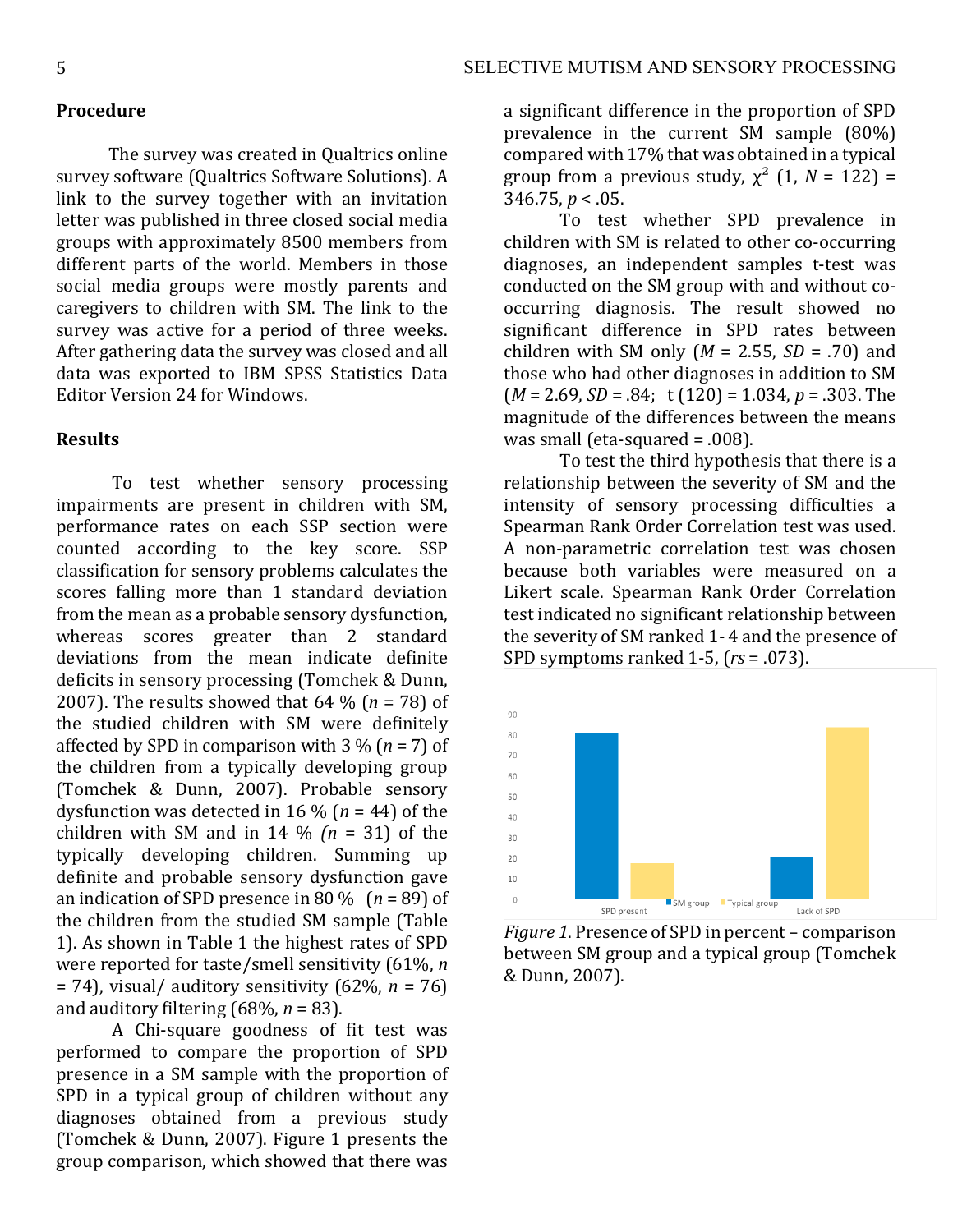Table 1.

|                                    | SPD presence %   |                               |
|------------------------------------|------------------|-------------------------------|
| Section                            | Children with SM | Typically developing children |
|                                    | $(n = 122)$      | $(n = 221)$                   |
|                                    |                  |                               |
| <b>Tactile Sensitivity</b>         | 53               | 24                            |
| Taste/Smell Sensitivity            | 61               | 15                            |
| <b>Movement Sensitivity</b>        | 40               | 28                            |
| Underresponsive/Seeks sensation    | 32               | 25                            |
| <b>Auditory Filtering</b>          | 68               | 12                            |
| Low Energy/Weak                    | 40               | 13                            |
| <b>Visual Auditory Sensitivity</b> | 62               | 23                            |
| <b>Total SSP</b>                   | 80               | 17                            |

*Presence of SPD (definite and probable)* as a percentage of the studied children with SM compared to a *typical sample of children based on SSP scores*.

*Note*: SPD = Sensory Processing Disorder; SSP = Sort Sensory Profile; SM = Selective Mutism; Typically developing children  $=$  a sample taken from an existing study.

## **Discussion**

The results of the present study confirm that children with SM display a wide range of sensory processing impairments according to the SSP assessment scores. The fact that SM is understood as an anxiety disorder makes it possible to draw parallels to previous research presenting relationships between SPD and anxiety disorders. The link between SPD and SM was not unexpected since the sensory processing difficulties, especially hypersensitiveness has been linked to anxiety in the past (Ayres, 1972). Furthermore, previous research has confirmed a relationship between SPD and anxiety disorders (Engel-Yeger & Dunn, 2001; Heller, 2003). Some researchers have even suggested a causal relationship, where certain sensory reactivity patterns may lead to anxiety symptoms (Levit-Binnun, Szepsemwol, Stern- Ellran, & Engel-Yeger, 2014).

When analyzing different areas of sensory processing in the SM sample, a certain pattern emerged showing that processing difficulties were mostly observed in the area of auditory filtering, visual/auditory sensitivity and taste/smell perception. The results showed that children in the SM sample suffered mostly from auditory impairments including auditory filtering. Participating children were disturbed by background noises and appeared not to respond to their names even though their hearing was normal. Previous studies among children with SM suggest that auditory processing dysfunction may affect the ability to communicate verbally in selected situations, and that they may try to resolve their auditory deficits by avoiding verbalization (Muchnik, 2013). According to Ross-Swain (2007) therapeutic interventions for treating auditory processing difficulties are limited to a few alternative treatments including Tomatis method of sound stimulation. Tomatis sensory-neural integration training has also been shown to be  $aIso$  effective in lowering anxiety symptoms (Du Plessis, du Toit, Wynand & Kirsten, 2011). Another interesting result in the current study was that children with SM presented dysfunctions in taste and smell perception. Children were described as picky eaters, avoiding certain smells and food types. These findings support previous research presenting the linkage between anxiety and taste/smell hypersensitivity (Krusemark & Li, 2012).

Another research question concerned whether the SM sample differed significantly on SPD prevalence from a group of children without any diagnoses. The difference in the proportion showed that more sensory problems were present in the SM group compared to a typical group taken from a previous study (Tomchek  $&$ Dunn, 2007), i.e. further supporting the first hypothesis. When analyzing the results of the SSP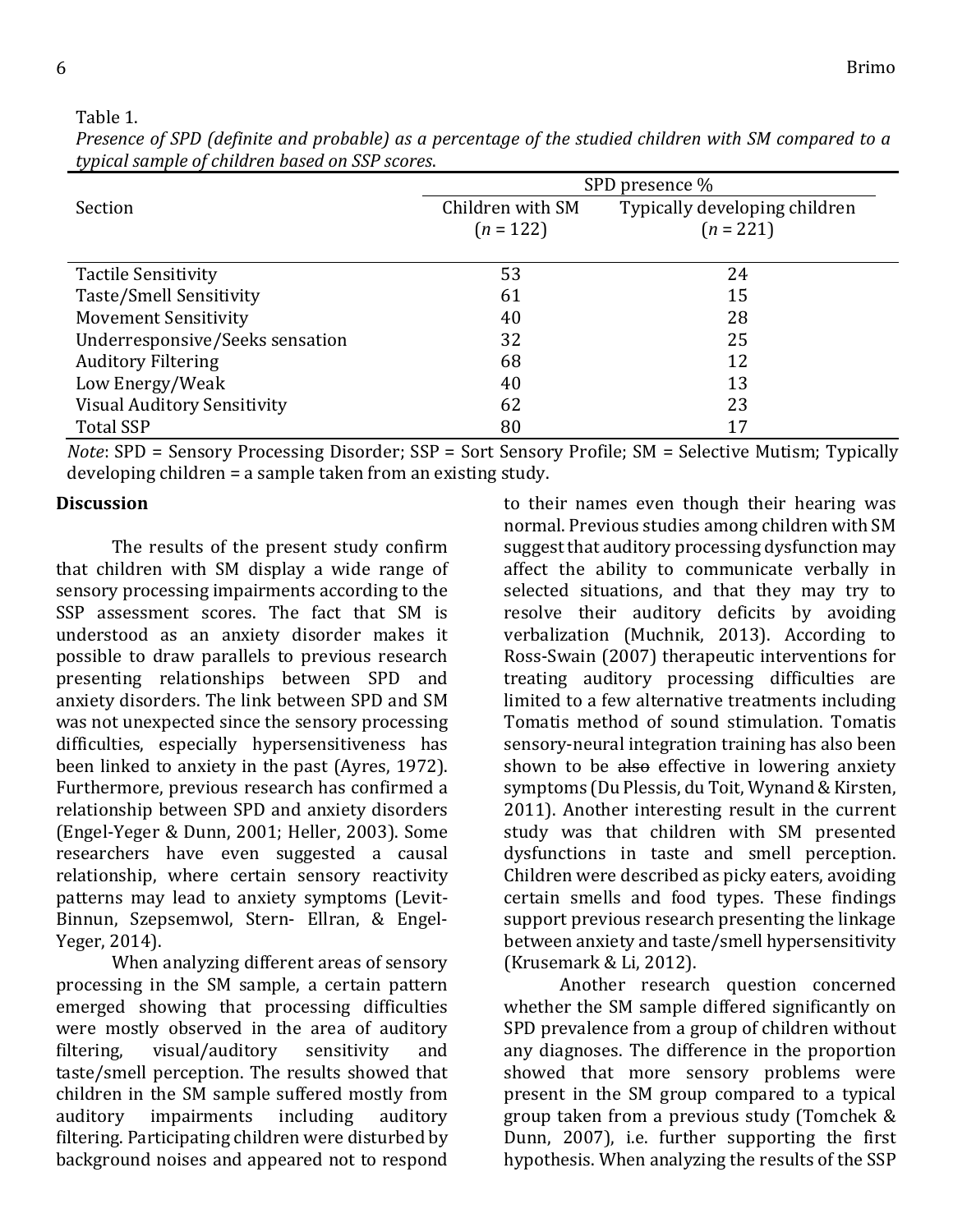caregiver report both definite and probable sensory problems were interpreted as an indication of some degree of SPD. Comparing those two mentioned groups only in relation to definite sensory problems also gives support to the first hypothesis since SPD definitely existed in 64% of children with SM compared with only  $3\%$ in a typical group.

Several children in the SM group had even other co-existing diagnoses, e.g., ASD. As mentioned earlier, SPD and its relation to anxiety have been mostly studied in children with ASD and ADHD (Adamson, O'Hare & Graham, 2006; Caminha & Lampreia, 2012; Tomchek and Dunn, 2007; Shulamite & Ben- Sasson, 2010). With regard to those findings, I investigated if SPD prevalence in the studied group could be related to the existence of other comorbid diagnoses. The results showed that SPD was present in children with SM despite other comorbid diagnoses including autism spectrum disorders, which in turn additionally strengthens the link between SM and sensory processing dysfunction.

The current study results did not find a relationship between severity of SPD and the intensity of SM symptoms. The lack of support for the third assumption could partly depend on the method chosen for measuring the severity of SM symptoms. In order to measure the severity of SM I created four definitions of SM severity levels using a Likert scale from Mild  $(1)$  to Severe  $(4)$ . Instead, another standardized tool could be used e.g. Selective Mutism Questionnaire (SMQ; Bergman et al., 2008) to identify SM severity groups. SMQ measures the frequency of child's speaking and social interactions in different settings including home, school and public places, hence creating objective rates of SM symptom severity. Using a validated assessment tool such as a SMQ questionnaire could be a more adequate choice for measuring SM severity. Addressing this in a replication study could possibly lead to results that favor the third hypothesis.

The above findings suggest that sensory processing difficulties should be thoroughly examined in children diagnosed with SM. There is a need to consider the sensory impairments when planning therapy interventions for children with SM, as it might target an underlying cause and not

only the symptoms of this disorder. Abernethy (2010) pointed out that the existence of extreme sensory processing difficulties may block or slow down the effects of treatment interventions for mental health disorders. In case sensory impairments are present in patients with SM, therapists should consider implementing complementary therapy interventions including sensory integration treatments, primary reflex integration therapies or Tomatis auditory integration (Ayres, 1983; Niklasson, 2013; Du Plessis et al., 2011; Masgutova et al., 2016; Reynolds & Reynolds, 2010; Ross-Swain, 2007). Intervention methods should be applied depending on the sensory problem area. However, it cannot be overlooked that anxiety might be both a cause and a result of sensory processing difficulties (Ayres, 1972). In this case, anxiety may be understood either as an overresponsive reaction to sensory stimuli or as a response reaction to stress hormones that in turn may lead to sensory overload. Since the causal relation between anxiety and SPD has not yet been established, a thorough examination of each individual sensory profile is of great importance.

The etiology of SM is still unknown and therapies are difficult and time consuming. The length of SM therapy is very individual but it usually takes at least a couple of months for a child with SM to make progress from a non-verbal to verbal communication at school. Then the speech needs to be gradually generalized to new people and situations, which demands a lot of engagement and support both from parents and school personnel. Sadly, not all the children with SM get an adequate help and many parents complain that searching for professional guidance becomes a personal battle (Johnson & Wintgens, 2015). Further investigation should be made to ease the situation of individuals affected with this peculiar childhood disorder. To generalize the findings more research should be conducted using a combination of different assessment tools complementing the use of SSP. Evaluating the sensory disorders should even include testing for unintegrated primary reflexes.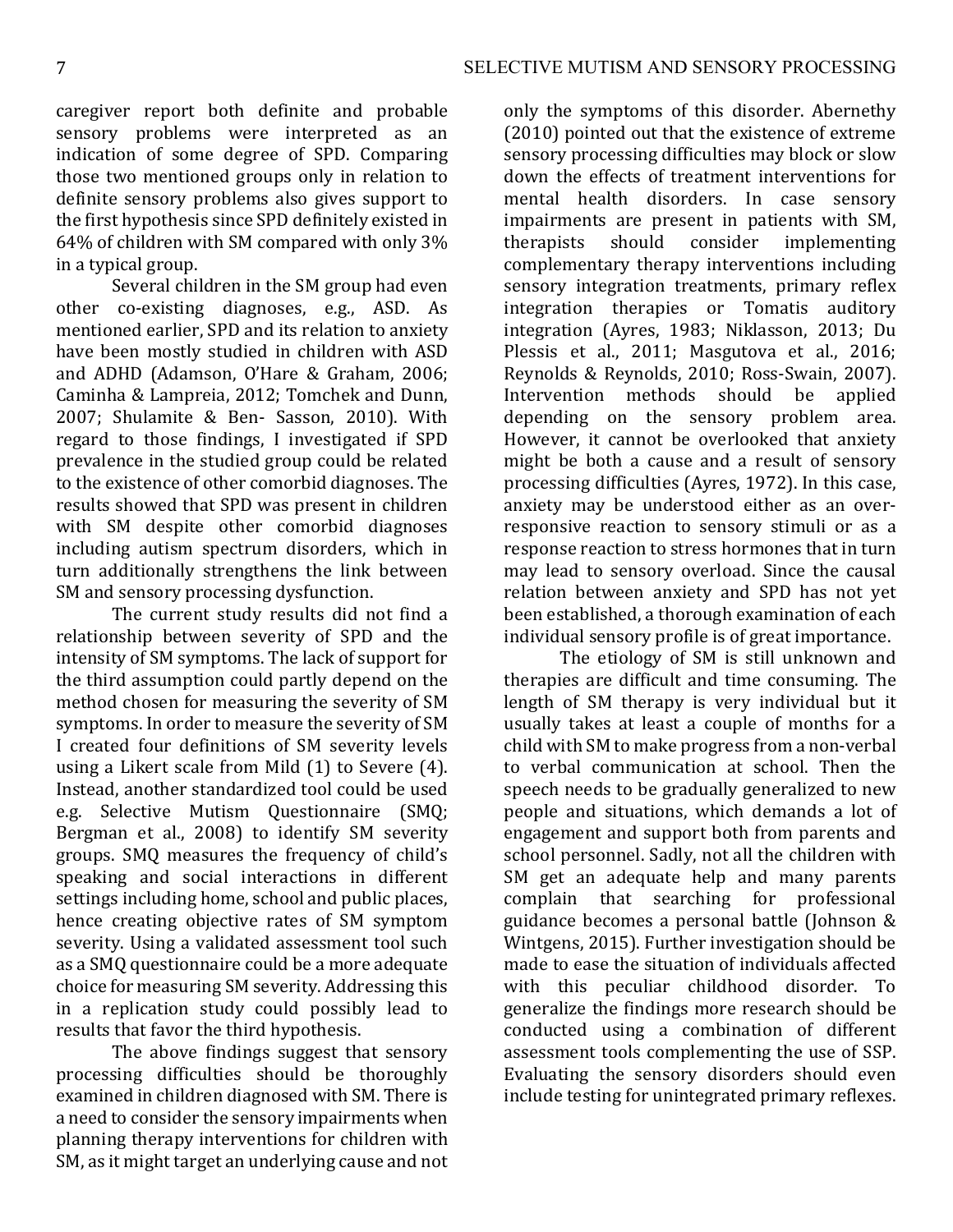# **Limitations**

When it comes to study limitations it should be mentioned that my choice of the assessments tools and psychological test batteries was restricted. Short Sensory Profile (SSP) measurement tool, though recommended for children up to 14 years old seemed to be the best possible option, concerning the accuracy of sensory processing measure. Another limitation of this study was the usage of a convenient sample consisting of a typically developing group of children from a previous study. Since I did not have access to raw data of the typically developing group, matching the participants for gender and the chronological age was not possible. Furthermore, data were collected indirectly through a caregiver questionnaire. Gathering data from the caregivers, though a common practice in studies of children may have a negative effect on the study's internal validity.

## **Conclusion**

In conclusion, the current study presents a pioneering statement that children with SM may suffer from sensory processing impairments apart from other co-existing symptoms. The linkage between SM and SPD adds a new dimension to our understanding of SM. The above statement brings about the idea for testing the sensory profiles of children with SM, thus planning the best possible therapy interventions. Summing up, the relationship between sensory processing difficulties and selective mutism should receive attention among psychologists and speech therapists that work with SM daily. Viewing the current therapy trends, it can be proposed that collaboration between SM specialists and occupational therapists working with sensory integration therapies should be established. SI therapies could be complemented by techniques that integrate primary reflexes e.g. Masgutova Neurosensorimotor and Reflex Integration (MNRI).

#### **Acknowledgments**

Definitions "high SM profile" and "low SM profile" used in the study were taken from a document produced by SMIRA (Selective Mutism Information & Research Association) and reproduced with their permission.

### **References**

- Abernethy, H., (2009). The assessment and treatment of sensory defensiveness in adult mental health. British Journal of Occupational Therapy, 73, 210-218. doi: 10.4276/030802210X12734991664183
- Adamson, A., O'Hare, A., & Graham, C. (2006). The British Journal of Occupational Therapy, 69, 357-364. doi: 10.1177/030802260606900803
- American Psychiatric Association (2013). Diagnostic and statistical manual of mental disorders (5th edition). Arlington, VA: American Psychiatry Publishing.
- Arie, M., Henkin, J., Lamy, D., Tetin-Schneider, S., Apter, A., Sadeh, A., & Bar-Haim, Y. (2007). Reduced auditory processing capacity during vocalization in children with selective mutism. Biological Psychiatry, 61, 419-421. doi: 10.1016/ j.biopsych.2006.02.020
- Ayres, A. J. (1983). Sensory Integration and the Child. Los Angeles: Western Psychological Services.
- Ayres, A. J. (1972). Sensory Integration and learning disorders. Los Angeles: Western Psychological Services.
- Baranek, G. T. (2002). Efficacy of sensory and motor interventions in autism. Journal of Autism and Developmental Disorders, 32, 397-422. doi: 10.1023/A:102054190 6063
- Ben-Sasson, A., Carter, A.S., & Briggs-Gowan, M. J. (2009). Sensory over-responsivity in elementary school: prevalence and socialemotional correlates. Journal of Abnormal Child Psychology, 37, 705-716. doi: 10.1007/s10802-008-9295-8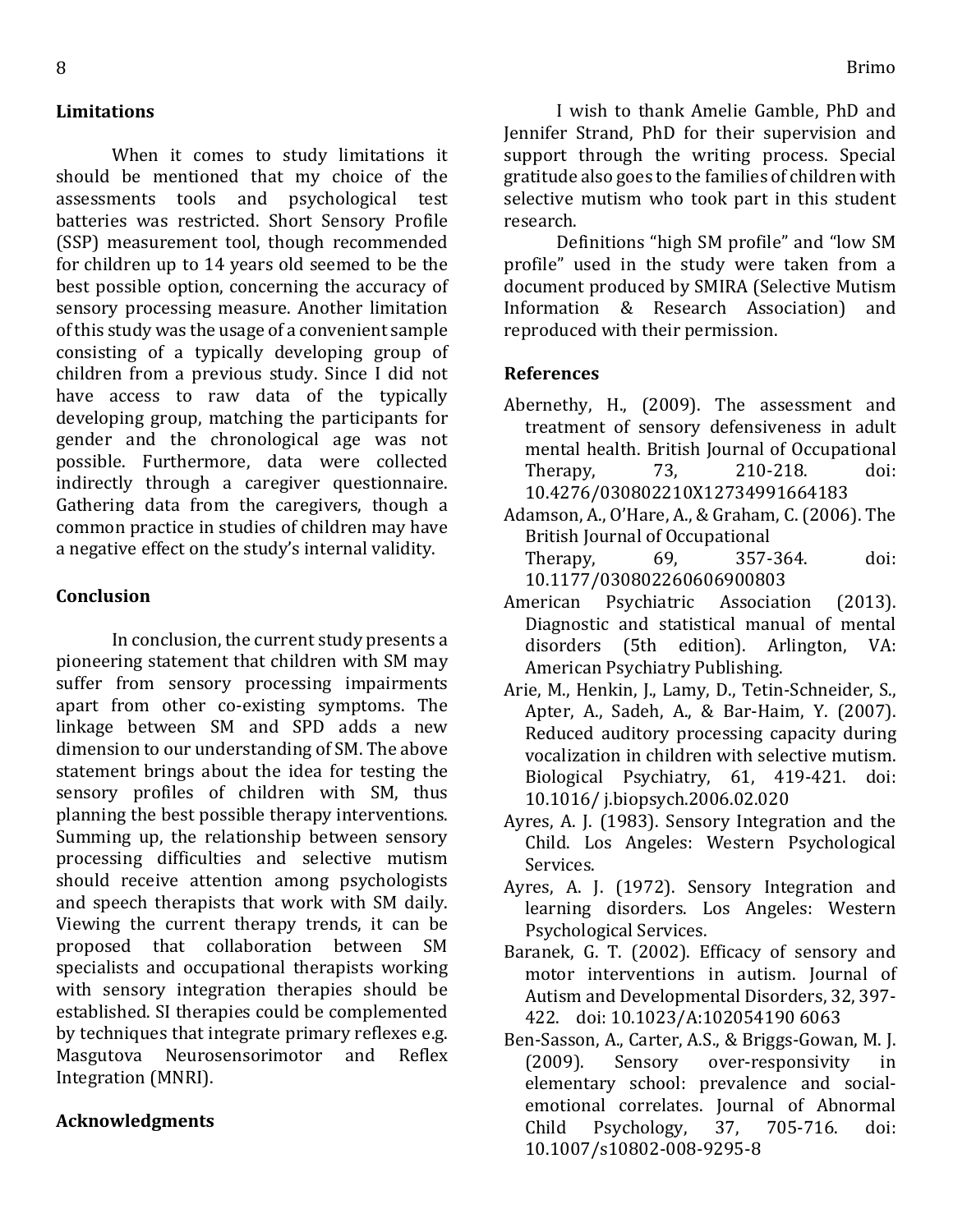- Bergman, R., Gonzales, A., Piacentini, J., & Keller, M. L. (2013). Integrated Behavior Therapy for Selective Mutism: a randomized controlled pilot study. Journal of Behavior Therapy and Experimental Psychiatry, 51, 680-689. doi: 10.1016/j.brat.2013.07.003
- Bergman, R., Keller, M. L., Piacentini, J., & Bergman, A. J. (2008). The development and psychometric properties of the Selective Mutism Questionnaire. Journal of Clinical Child and Adolescent Psychology, 37, 456-464. doi; 10.1080/15374410801955805
- Black, B., & Uhde, T. W. (1995). Psychiatric characteristics of children with selective mutism: a pilot study. Journal of American Academy of Child and Adolescent Psychiatry, 34, 847-856. doi: 10.1097/00004583- 199507000-00007
- Camina, R. C., & Lampreia, C. (2012). Findings on sensory deficits in autism: implications for understanding the disorder. Psychology  $&$ Neuroscience, 5, 231-237, doi: 10.3922/j.psns.2012.2.14
- Cosbey, J., Johnston, S. S., & Dunn M. L. (2010). Sensory processing disorders and social participation. American Journal of Occupational Therapy, 64, 462-473. doi: 10.5014/ajot.2010.09076
- Dunn, W. (2009). Living sensationally. London, UK: Jessica Kingsley Publishers.
- Dunn, W. (1997). The impact of sensory processing abilities on the daily lives of young children and their families: a conceptual model. Infants and Young children, 20, 84-101. doi: 10.4276/030802211X13046730116407
- Du Plessis, W. F., du Toit, I. M., Wynand, F., & Kirsten, D. K. (2011). Tomatis method stimulation: Effect on student educational interpreters. Journal of Psychology in Africa, 21, 257-266.

doi:10.1080/14330237.2011.10820454

- Elizur, Y., & Perednik, R. (2003). Prevalence and description of selective mutism in immigrant and native families: a controlled study. Journal of American Academy of Child and Adolescent Psychiatry, 42, 1451-1459. doi:10.1097/01.chi000009 1944.28938.c6
- Engel Yeger, B., & Dunn, W.  $(2011)$ . The relationship between sensory processing

difficulties and anxiety level of healthy adults. British Journal of Occupational Therapy, London. 74. 210-216. doi: 10.4276/030802211X13046730116407

- Garcia, A. M., (2004). Selective mutism. In: Phobic and anxiety disorders in children and adolescents: A clinician's guide to psychosocial and pharmacological interventions. New York: Oxford University Press.
- Green, S. A., & Ben- Sasson, A. (2010). Anxiety disorders and sensory over - responsivity in children with autism spectrum disorders: Is there a causal relationship? Journal of Autism and Developmental Disorders, 40, 1495-1504. doi: 10.1007/s10803-010-1007-x
- Heller, S. (2003). Too loud, too bright, too fast, too tight: What to do if you are sensory defensive in an overstimulating world. New York: HarperCollins Publishers.
- Johnson, F. N. (1975). Depression: Some proposals for future research. Practical Journal for Psychiatrists, Neurologists, and Neurosurgeons, 36, 228-232, http:// search.proquest.com.ezproxy.ub.gu.se/docvie w/616005930?accountid=11162
- Johnson, M., & Wintgens, A. (2015). The selective mutism resource manual. Brackley, UK: Speechmark Publishing Ltd.
- Klein, E. R., Armstrong, S. L., Skira, K., & Gordon, J. (2016). Social communication anxiety treatment (S-CAT) for children and families with selective mutism. Clinical Child Psychology and Psychiatry I- 19. doi: 10.1177/1359104516633497
- Kumpulainen, K. (2002). Phenomenology and treatment of selective mutism. CNS Drugs, 16, 175-180 doi: 10.2165/00023210-200216030- 00004
- Kotrba, E. (2015). An assessment and intervention guide for therapists, educators  $&$ parents. Eau Claire: Pesi Publishing and Media.
- Kranowitz, C. S. (2005). The out-of-sync child. Recognizing and coping with sensory processing dysfunction. New York: A Skylight Press Book, A Perigee Book.
- Krusemark, E. A., & Li, W. (2012). Enhanced olfactory sensory perception of threat in anxiety: an event -related fMRI study.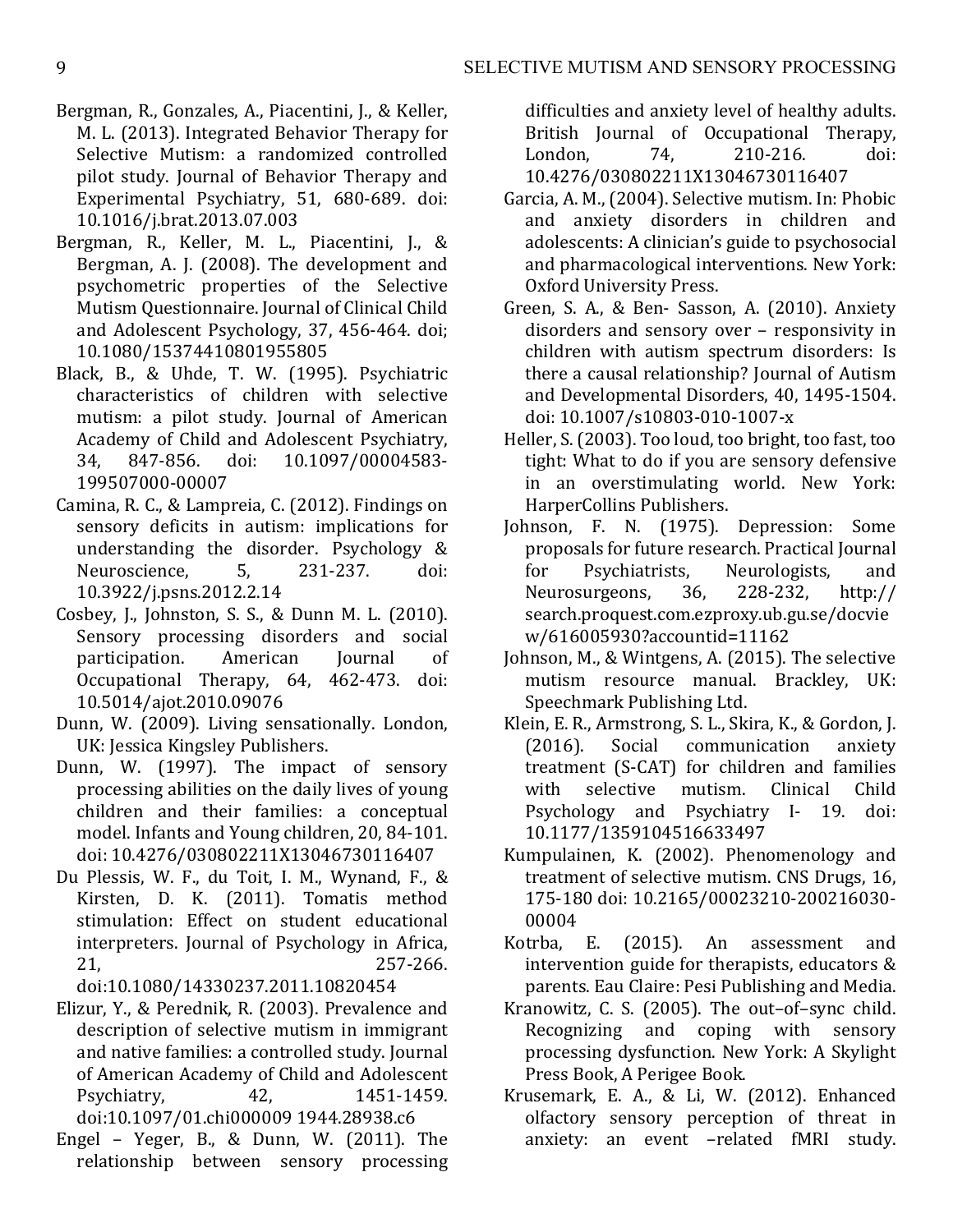Chemosensory Perception Journal, 5, 37-45. doi: 10.1007/s12078-011-9111-7

- Kirby, A. V., Dickie, V. D., & Baranek, G. T. (2015). Sensory experiences of children with autism spectrum disorder: In their own words. Autism, 19, 316-326. doi: 10.1177/1362361314520756.
- Levit- Binnun, N., Szepsenwol, O., Stern- Ellran, K., & Engel- Yeger, B. (2014). The relationship between sensory responsiveness profiles, Australian Journal of Psychology, 66, 233-240. doi: 10.1111/ajpy.12064
- Masgutova, S., Akhmatova, N., Sadowska, L., Shackleford & Akhmatov, E. (2016). Progress with neurosensorimotor reflex integration for children with Autism Spectrum Disorder. Journal of neurology and psychology, 4, 1-14. Retrieved from the set of the set of the set of the set of the set of the set of the set of the set of the set of the set of the set of the set of the set of the set of the set of the set of the set of the set of the set o http://masgutovamethod.com/\_uploads/artic les/\_source/Journal-Of-Neurology-Psychology-vol4-issue2.pdf
- Miller, L. J, Anzalone, M. E, Lane, S. J., Cermak, S. A., & Osten, E. T. (2007). Concept evolution in sensory integration: a proposed nosology for diagnosis. The American Journal of Occupational Therapy, 61, 135-140. doi: 10.5014/ajot.61.2.135
- Muchnik, C., Roth, D. A. E., Hildesheimer, M., Arie, M., Bar-Haim, Y., & Henkin, Y. (2013). Abnormalities in Auditory Efferent Activities in Children with Selective Mutism. Audiotology & Neurotology, 18, 353-361. doi: 10.1159/000354160
- Niklasson, M., Rasmussen, P., Niklasson, I., & Norlander, T. (2015). Adults with sensorimotor disorders: Enhanced physiological and psychological development following specific sensorimotor training. Frontiers in Psychology, 6:480. doi: 10.3389/fpsyg.2015.00480
- Oerbeck, B., Stein, M. B., Wentzel-Larsen, T., Langsrud, O., & Kristensen, H. (2014). A randomized controlled trial of a home and school-based intervention for selective mutism. Defocused communication and behavioural techniques. Child and Adolescent Mental Health, 19, 192-198. doi: 10.1111/camh.12045
- Perez Robles, R., Doval, E., Jane, M.C., Caldeira da Silva, P., Jane, M. C., Papoila, A., L., & Virella, D.  $(2013)$ . The role of sensory modulation deficits and behavioral symptoms in diagnosis for early childhood. Child Psychiatry and Human Development, 44, 400-411. doi: 10.1007/s10578-012-0334-x
- Reynolds, C., & Reynolds, K. S. (2010). A study of the effectiveness of sensory integration therapy on neuro- physiological development. The British Institute for learning in Dubai, pages 1-19. Retrieved 15 August, 2016, from https://www.british-ild.com/learningdevelopment-research.html.
- Reynolds, S., & Lane, S. J. (2009). Sensory overresponsitivity and anxiety in children with ADHD. American Journal of Occupational Therapy, 63, 433-440. doi: 10.1037/t15177-000.
- Ross Swain, D. (2007). The effects of the Tomatis method of auditory stimulation on auditory processing disorder. A summary findings. International Journal of Listening, 21, 140-155. doi: 10.1080/10904010701302022
- Royeen, C. B. & Lane, S. J. (1991). Tactile processing and sensory defensiveness. In: Fisher, A. G., Murray, E. F., Bundy, A.C. (Eds.), Sensory integration: theory and practice. Philadelphia: F. A. Davis.
- Selective Mutism Information and Research Association (SMIRA). Not all selectively mute children are silent at school. Retrieved September 1, 2016, from https://www.facebook.com/groups/SMIRASe lectiveMutism/?ref=bookmarks
- Tomchek, S. D., & Dunn, W. (2007). Sensory processing in children with and without autism: The American Journal of Occupational Therapy, 61, 190-200. doi: 10.5014/ajot.61.2.190
- Wilbarger, P. (1995). The sensory diet: activity programs based on sensory processing theory. American Occupational Therapy Association Sensory Integration: Special Interest Section Newsletter, 18, 1-3. In: Engel  $-$  Yeger, B., & Dunn, W. (2011). The relationship between sensory processing difficulties and anxiety level of healthy adults. British Journal of